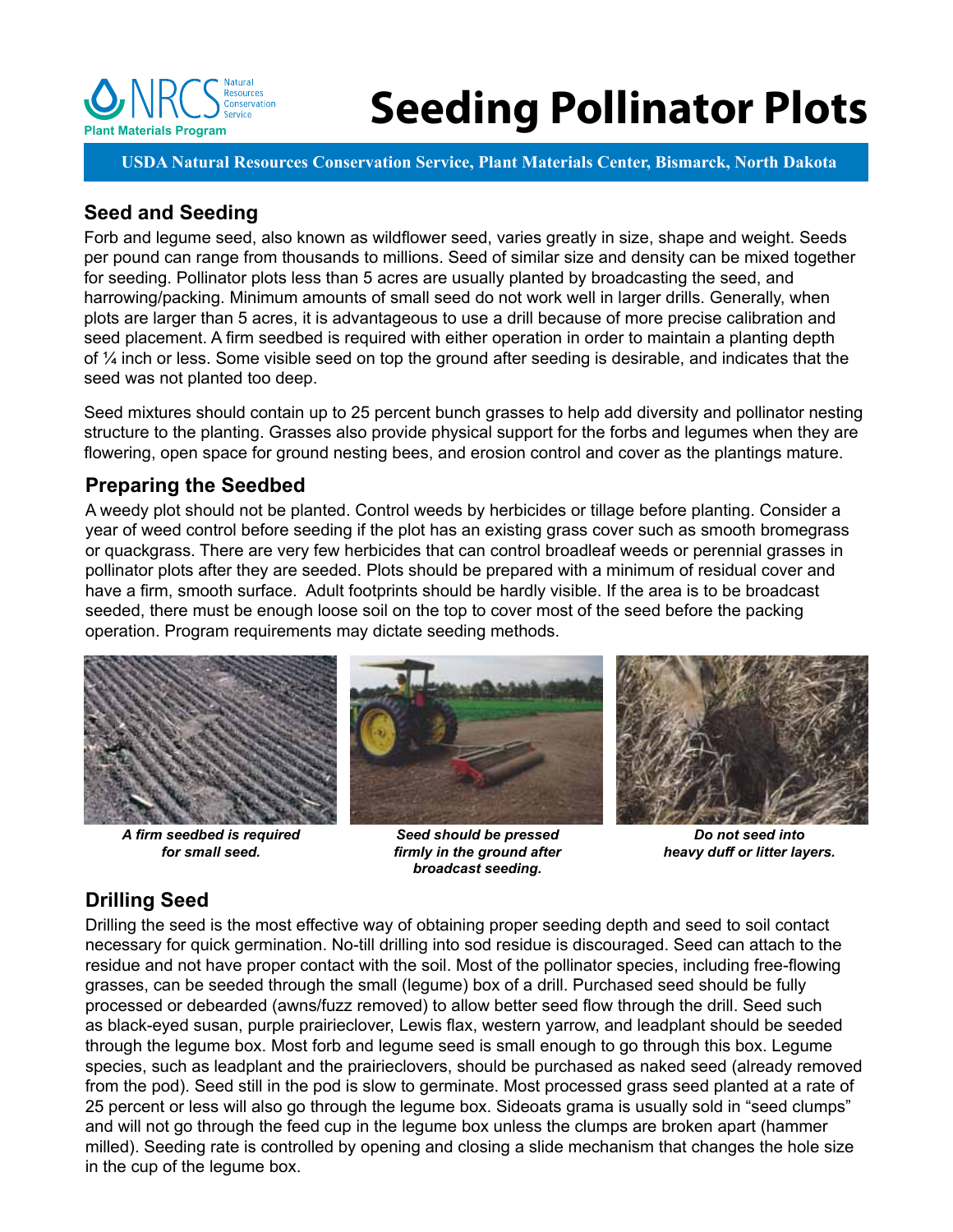

*Black-eyed susan is a small seed that can settle to the bottom in the large drill box.* 



*The small legume box is best for small seed.*



*Various carriers (clay oil absorbent, cracked corn, and chick starter) can be mixed with the seed.*

Larger areas to be seeded with a higher volume of seed may be planted through the wheatgrass (small grain) box on a drill. This is the back box, and it usually has an agitator to keep the seed well mixed. This box does not work well with smaller quantities of seed because it does not have separate compartments for each row. Cardboard dividers can be added to help keep seed distributed over the feed cup. Seed needs to be monitored frequently to ensure that seed cups are full and agitators are properly mixing the seed. **Caution: Never put your hand in the seed box of an operating drill.** Smaller, heavier seed tends to fall to the bottom of this box and should be seeded only through the legume box. Another technique would be to spread a handful of seed in front of the drill as you are seeding, or mix a small amount in the box every round or two. The seed should be spread as uniformly as possible over most of the field. Carriers can be mixed with the seed to help in calibration.

A third box for "chaffy/awned" seed is often included as the middle box on a grass drill. This is for light, fluffy seed that will not flow. Seed is pulled into the seed tubes by "picker wheels." It is usually possible to calibrate a low seeding rate for this box without the use of a carrier. Air drills are not recommended because they have difficulty seeding mixtures of different sizes and shapes of seed.

## **Broadcast Seeding**

Small areas of less than 5 acres can be established by broadcasting the seed. The site should have low residue and preferably tilled for maximum seed to soil contact. Do not broadcast seed on existing duff or litter layers. Wheel-driven or hand operated whirly-bird broadcast seeders work well. Wheeldriven spreaders can be pulled with a garden tractor or ATV. Carriers can be mixed with the seed when broadcasting small amounts. Try to match the size of the carrier to the size of the seed. Chick starter grit is a good choice for smaller-sized seed mixes. Cracked corn works well with larger-sized seed mixes. A ratio of 3:1 and a travel speed of 4 to 5 MPH is a good starting point. Be sure to overlap applications and avoid skip areas that can become weed problems. Remember that different sizes and densities of seed will be spread different distances. Drop spreaders (fertilizer spreaders) are also available. Care must be taken so the seed does not bridge in the spreader. After seeding, the field may be lightly harrowed (chain link fence) to cover the seed and smooth the field. Spike or spring-tooth harrows often bury the seed too deep, unless set flat to the ground. Finally, the planting must be packed with the seed firmly pressed into the ground. If a packer is not available, tractors with dual tires or drills with packer wheels can be used.



*Various broadcast spreaders are available.*



*Drop spreaders have adjustable plates over the seed opening.*



*Hand broadcast spreaders work well in small areas.*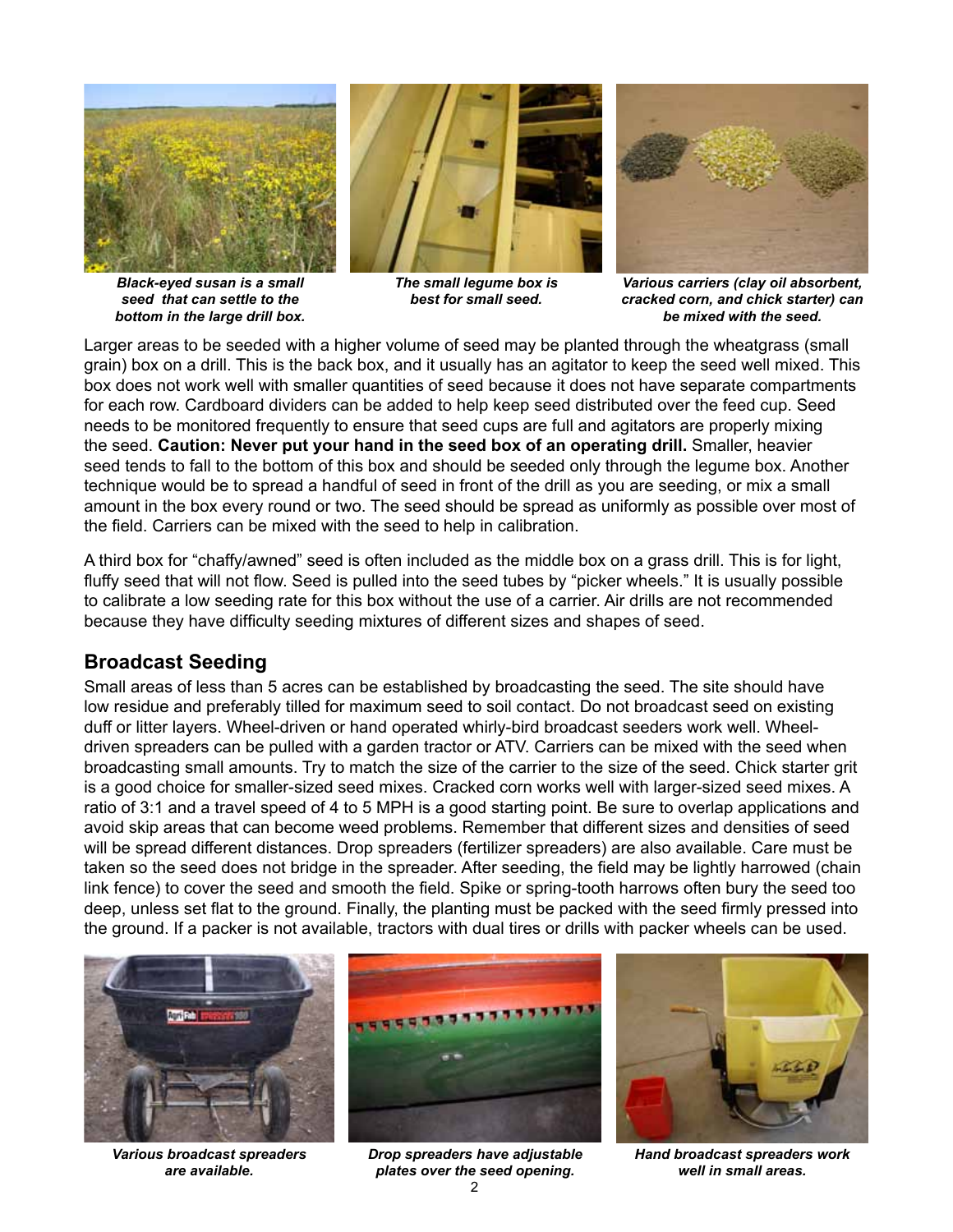### **Example Mixes with Starting Point Settings**

(actual calibration will vary with each individual seeder)

| <b>Mixes</b>                                                    | Drill legume box | <b>Broadcast</b>            |
|-----------------------------------------------------------------|------------------|-----------------------------|
|                                                                 | (cup opening)    | $(12'$ throw)               |
| Black-eyed susan (10%)<br>western yarrow (10%)                  | 1/4"             | 1/4" whirly-bird slide hole |
| purple prairieclover (20%)<br>yellow coneflower (20%)           |                  | 3:1 chick starter           |
| Maximilian sunflower (10%)<br>purple coneflower (10%)           |                  | 4-5 MPH                     |
| blue flax $(20%)$                                               |                  |                             |
| Total 2.94 PLS Ib/ac; estimated 80% PLS = 3.6 bulk Ib/ac        |                  |                             |
| Same forb and legume mix as above, except has a                 | 3/8"             | 1/4" whirly-bird slide hole |
| 25% grass mixture including little bluestem (10%),              |                  | 3:1 chick starter           |
| big bluestem (10%), and green needlegrass (5%)                  |                  | 4-5 MPH                     |
| approximate total 4 PLS Ib/ac; estimated 80% PLS = 5 bulk Ib/ac |                  |                             |

#### **Keys to a Successful Pollinator Planting**

- Buy quality seed of adapted varieties or northern sources.
- Include up to 25 percent grass species, preferably native bunch grasses.
- Control invasive grass species such as bromegrass, bluegrass and quackgrass with herbicides **before planting.**
- Seed no deeper than 1/4 inch into firm, weed-free seedbed.
- Calibrate drills and seeders. Broadcast seed in multiple applications so you don't run out and from different directions to avoid skips.
- Pack all broadcast seed, pressing firmly into the ground.
- Mow early and several times (if necessary) for weed control. Do not mow after July 15.
- **Spot treat noxious/invasive weed problems.** Reminder: Forb and legume species will probably be killed with herbicide application. *Typical seed mix with 25% grass*





*Grass helps support the flowers and creates a more natural plant community.*

*All programs and services are offered on a non-discriminatory basis.* **March 2011**